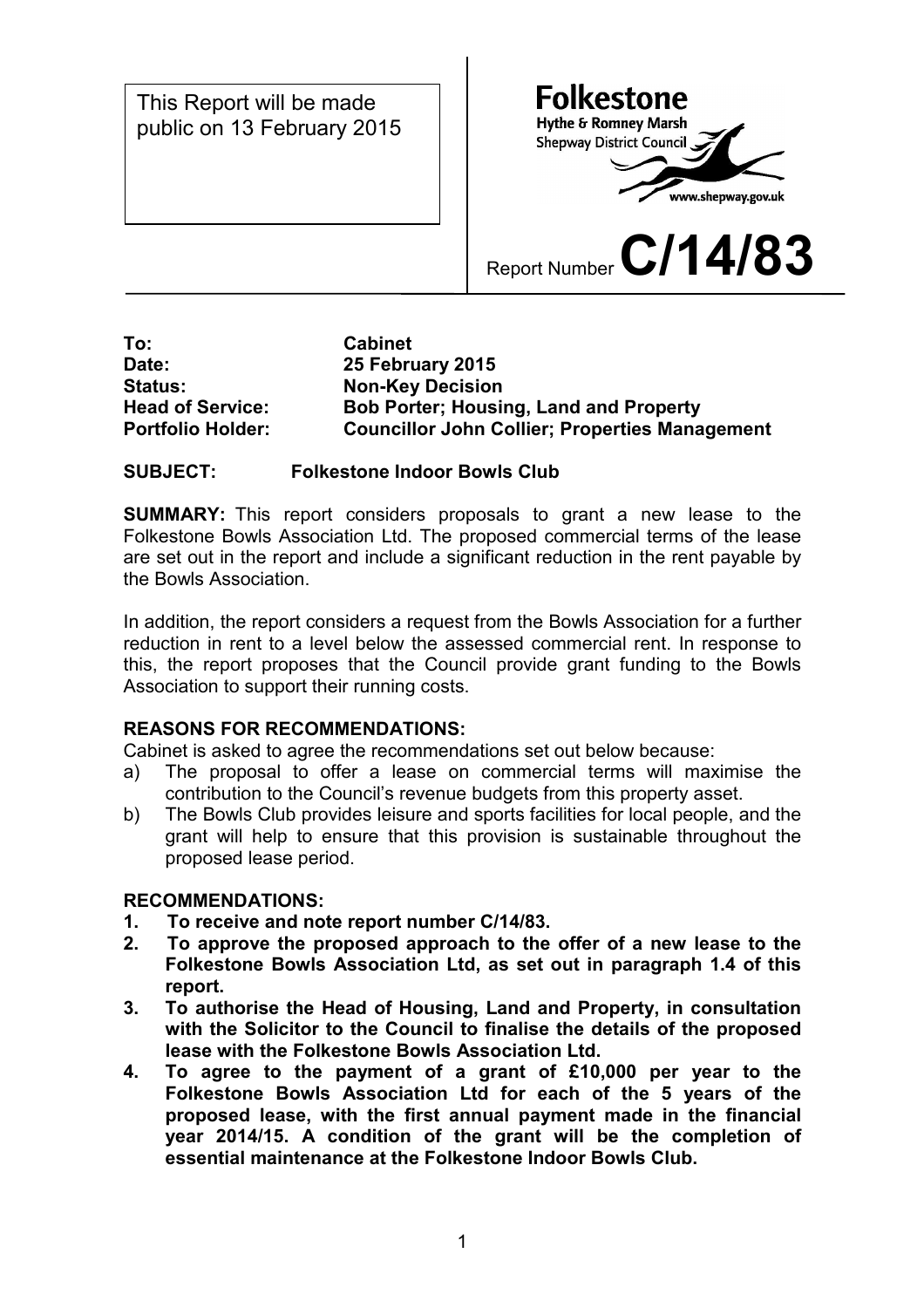## **1. Background**

- 1.1 Folkestone Bowls Association Limited (FBAL) currently lease the premises know as Folkestone Indoor Bowls Club, Cheriton Road, Folkestone from the Council. The lease was originally granted on 25 March 1991 for a 21 year period and therefore expired on 24 March 2012. The FBAL are currently holding over on the same terms as the original lease.
- 1.2 The terms of the lease include the following:
	- A secure lease with full repairing and insuring liabilities resting with the tenant.
	- Subject to upward only rent reviews every third year.
	- The Council is able to terminate the lease in the event of the site being redeveloped.
	- The commencing rent was £16,000 per annum and in subsequent reviews it eventually rose to £24,500 in 2004 and has remained at that level since.
- 1.3 The Council obtained a valuation for the premises from an independent chartered surveyor on 13 February 2014. The valuation report recommended an annual rent of £15,000, taking into account all of the current circumstances. The valuation report is attached at appendix 1.
- 1.4 As the current lease does not allow for a reduction of the rent within the current terms, the recommended rent of £15,000 per annum would require the current lease to be brought to an end and a new lease granted on new terms. The council wrote to the FBAL on 10 November 2014 offering a new lease, on the following terms:
	- Term: 5 years from completion
	- Rent: £15,000 exclusive per annum
	- Break clause: Any time by either party giving six months notice
	- Security of tenure: Sections 24-28 of Landlord and Tenant Act 1954 to be excluded (i.e. non-secure)
- 1.5 The FBAL wrote to the Council on 24 November 2014 rejecting this offer. A copy of this letter is attached at appendix 2 to this report. The FBAL have requested a further reduction in rent to £5,000 per annum, with a rent free period for the first 12 months. They have highlighted the costs of works required to the premises; although it should be noted that the FBAL were responsible for the maintenance of the premises under the lease granted in 1991. The FBAL have also stated that the currently proposed rent of £15,000 per annum would leave them with a budget deficit of £35,000 over the 5 year period.

# **2. Policy Position**

2.1 The Council's agreed Asset Management Plan sets a number of objects for non-operational assets, i.e. those assets not required for the Council's business. The Asset management Plan was agreed at Cabinet on 12 March 2008 (Decision 07/097 refers). The Asset Management Plan states that all non-operational assets should be: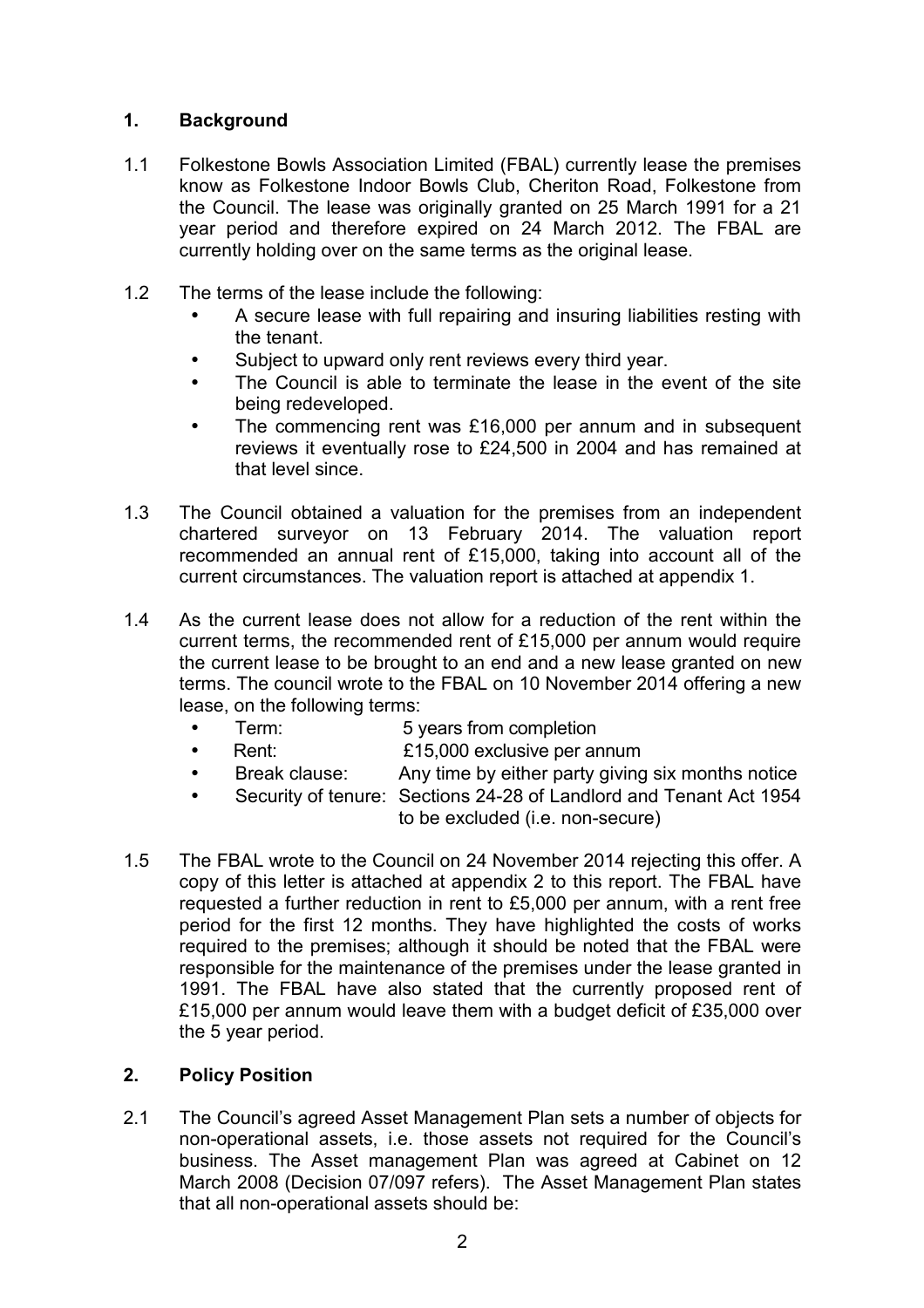- Able to make the maximum contribution to service revenue budgets in terms of rental income; and/or
- Able to make a positive contribution to the social well-being of the community through its use by others such as voluntary groups, charity organisations or small businesses;
- Retained for reasons of strategic importance, such as to influence the physical and economic regeneration of the district.

Any decision therefore made to offer a new lease to the FBAL or to renew the existing lease should be made within this context.

2.2 In addition the Council is able to agree to make a grant payment to the FBAL to support its activities. The authority to make such a grant is contained within the general power of competence as set out in part 1 Localism Act 2011.

### **3. Proposed Way Forward**

- 3.1 Taking into account both the aims of the Council to achieve a maximum income from its property assets and the value that the Folkestone Bowls Association Ltd brings to local residents, it is proposed that:
	- The Council confirms the offer of a new lease, as set out in paragraph 1.4 above.
	- That the Council provide an annual grant of £10,000 to the FBAL to support their activities.
- 3.2 The offer of a grant will be dependent upon a funding agreement, to include the following requirements:
	- That the FBAL works to become financially sustainable/independent of the council during the 5 year period
	- That their activities promote health and wellbeing and physical activity and tackle social isolation.
	- That the FBAL develops a business plan that will enable them to invest in the maintenance of the Indoor bowls centre and complete essential maintenance as agreed with the Council.

### **4.0 Financial Implications**

4.1 The recommended proposal would result in a cost pressure to the council of £19,500 per annum (i.e. £9,500 reduction in budgeted rental income and £10,000 additional grant payments). This will need to be found from existing budget resources.

### **5.0 Risk Management Issues**

4.1 Perceived risks as follows:

| Perceived risk   | <b>Seriousness</b> | Likelihood | Preventative action     |
|------------------|--------------------|------------|-------------------------|
| That the Council |                    |            | The Council continue to |
| fails to         | medium             | low        | offer a lease for the   |
| maximise the     |                    |            | premises on a           |